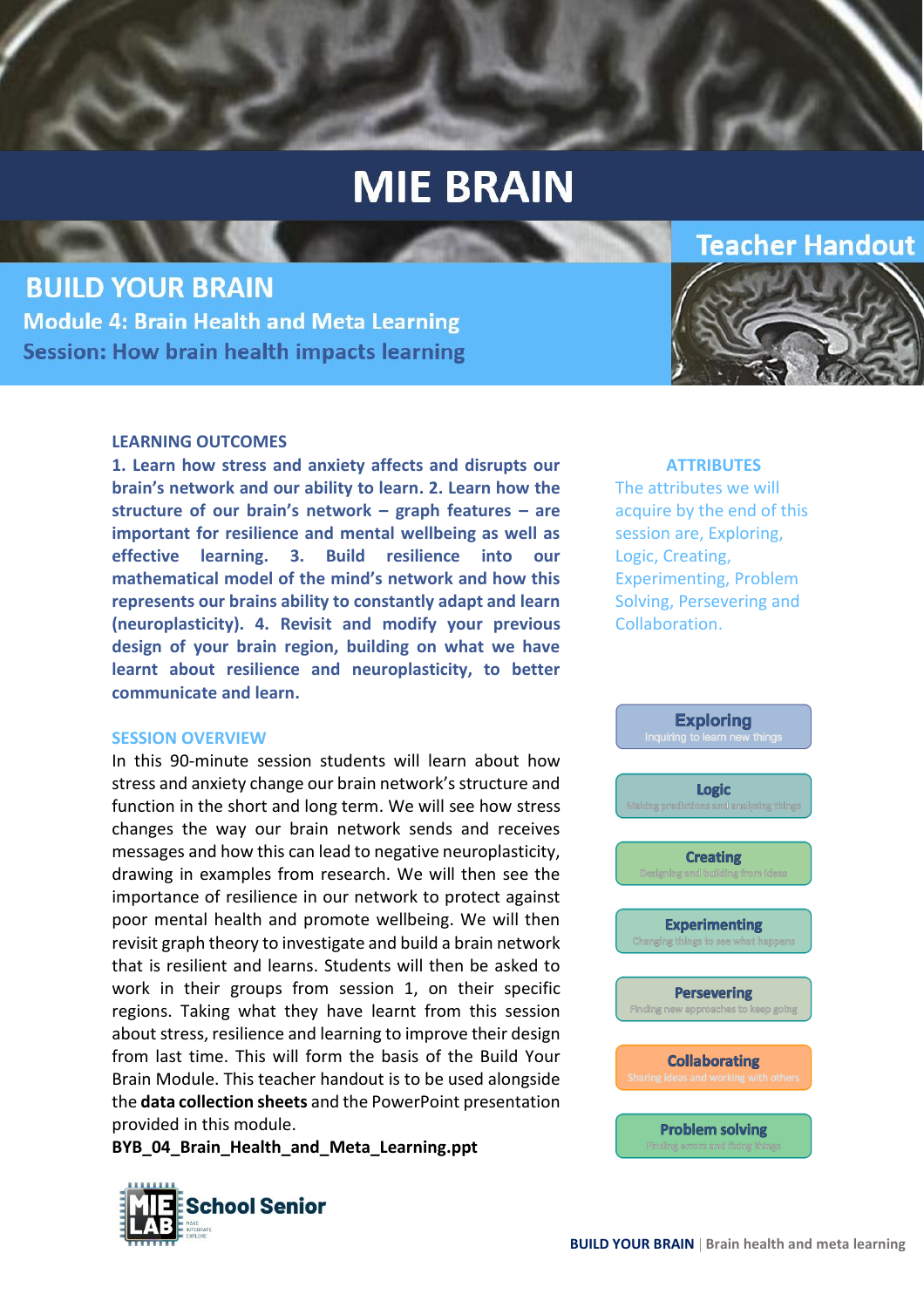## **Teacher Handout**

## **BUILD YOUR BRAIN**

**Module 4: Brain Health and Meta Learning** Session: How brain health impacts learning



### **Equipment**

- Data collection sheets 1, 2 and 5
- Brain region print outs
- Coloured headbands
- Two balls of yarn
- Messages printout
- Spare pieces of paper for group drawings and designs

### **Preparation**

**Introduction to task:** This 90-minute session is broken down into 30-minute recap and introduction to stress and meta learning, a 30-minute practical session to build a network. Then a 10-minute design period for students to develop their brain region in their groups. Followed by a 15-minute presentation section and a 5-minute reflection period to consolidate what they have learnt.

#### **SESSION**

### **1. RECAP THE LESSONS FROM LAST SESSION**

In the first 5 minutes of this session we are going to run through the first 5 slides of the PowerPoint presentation recapping what we learnt from last time. Depending on the time between each session you may wish to skip this section.

**Slides 1-2:** These slides introduce the topic of this session, the learning objectives and attributes that we will be building on by carrying out this session. Together these attributes form the fundamental skills needed to carry out STEM. These attributes will appear in the corner of the slides as we move through the session to signify what scientific skillset we are using at any particular time.

**Slide 3:** This slide gives the students an overview of the session, what they will be asked to achieve and how they will achieve this. Run through each text block in turn. Some students may feel apprehensive about the drawing element to this module but it is not about drawing ability it is about using drawing as a tool to learn and develop ideas.

**Slide 4:** This slide recap the import take home messages from the last session – the executive functions, that the brain can be separated into regions that work together in a network to carry out these executive functions, how our brain network calls on different

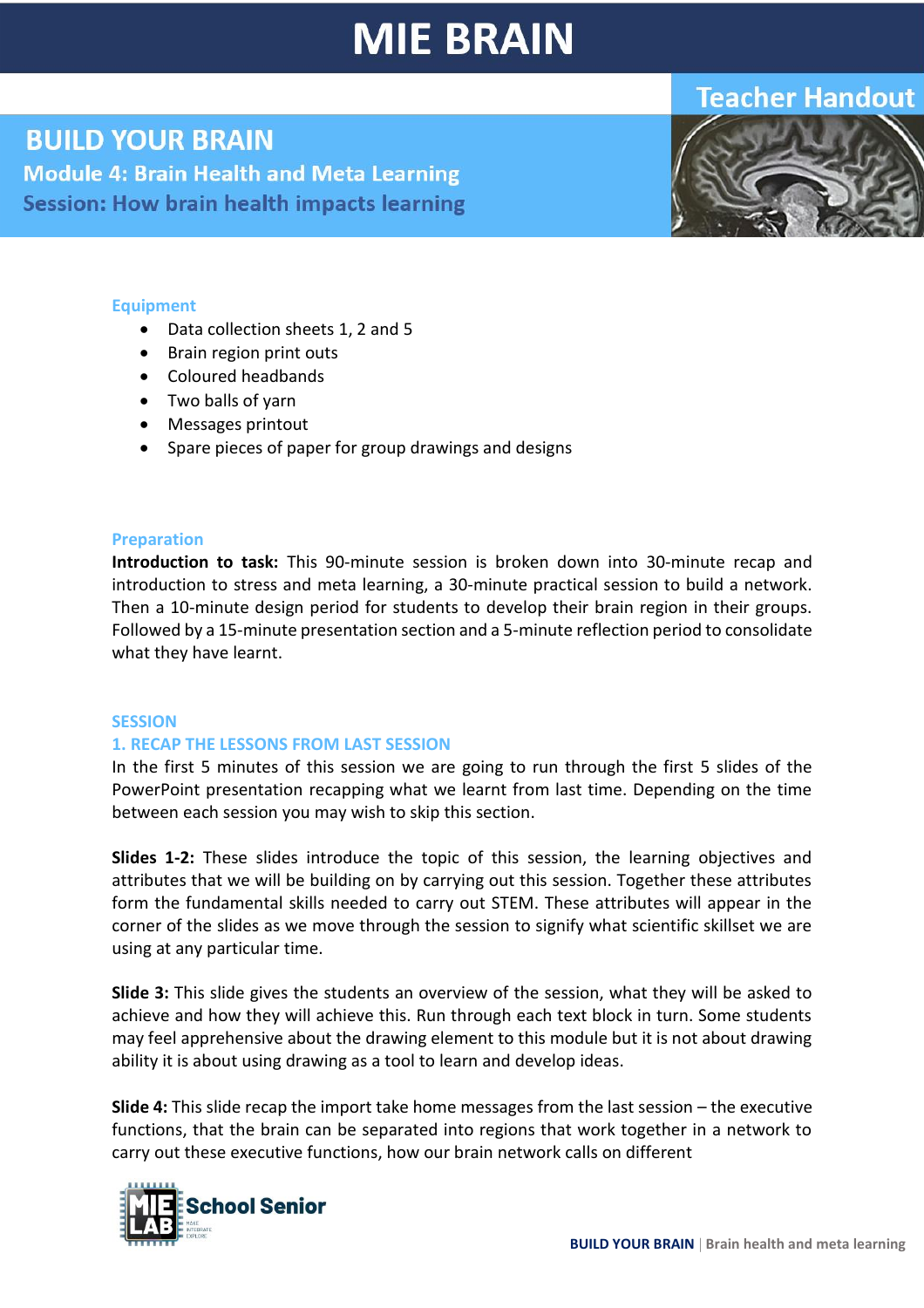## **Teacher Handout**

**BUILD YOUR BRAIN Module 4: Brain Health and Meta Learning Session: How brain health impacts learning** 



regions to learn we learn and how learning changes the structure of our network. We will be studying this network further to understand how stress can impact the way we learn.

### **2. INTRODUCTION TO BRAIN HEALTH AND IMPACT ON META LEARNING**

These next 10 slides introduce the topic of this session, how stress impacts our brain's network and how we learn new things.

**Slide 6:** This slide sets the scene for this lesson. Ask the students to imagine that they have to revise for an exam and have left it all to the last minute. We are now going to see how our brain's network functions under stress and how this impacts our ability to remember and recall information. The students will need to follow along filling out *Data Collection Sheet 5* as we go.

**Slides 7-12:** These slides step through what happens in our brain as we try and learn under a stressful situation. Step through the slides one by one talking to the bullet points and asking the students to draw the activated network as we go. The executive function wheel indicates which executive functions we are using at what stage in the story. The slides have been designed so that all the information is on them. You don't need to be an expert to present this information but it is important to note that this is a very simplified model of what occurs in our brain and we are still learning all the time how our brain functions.

**Slide 14:** This slide shows an example from research. This study looked at the brain network in healthy people and people with social anxiety disorder (SAD). SAD had higher functional connectivity between the frontal lobe and emotional processing center as well as other regions of the brain. SAD participants had a shift in the brain network towards a randomized network, the network that we covered last time.

**Slide 15:** This slide introduces the idea that we need both features from the regular and random network to build resilience as well as efficiency into our network. This type of network is known as a small-world network.

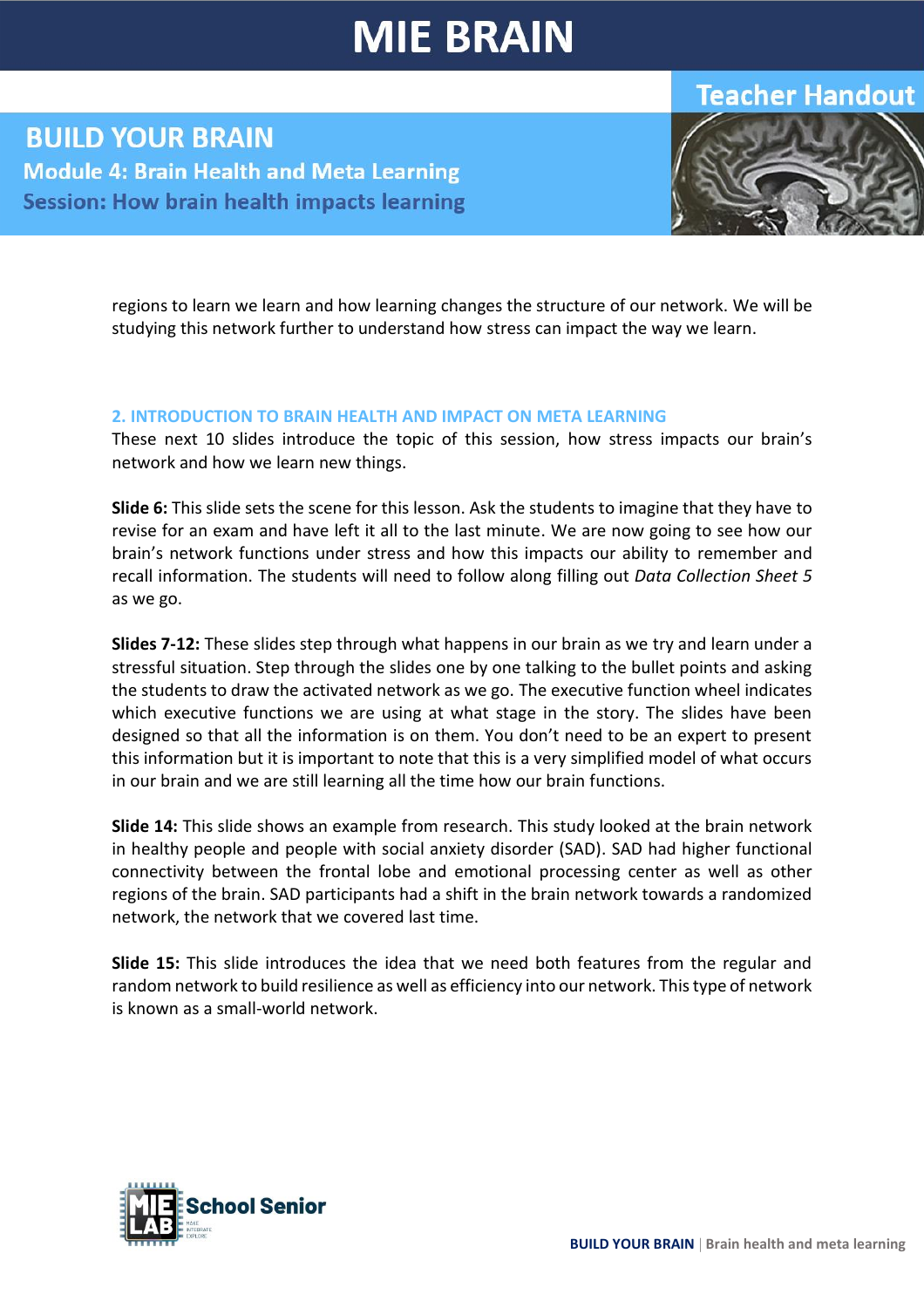## **Teacher Handout**

## **BUILD YOUR BRAIN Module 4: Brain Health and Meta Learning Session: How brain health impacts learning**



### **3. BUILDING OUR SMALL-WORLD BRAIN NETWORK**

**Slide 17:** In this practical session students put what we have learnt about learning into practice and build their own small-world brain network to learn a new skill. Here we lay out what we will need.

**Slides 18-19:** Follow the instructions and organize the class in a circle. Split the circle into four quadrants with the tape on the floor and place the four lobe name cards. 1: visual cortex 2: frontal lobe 3: motor cortex 4: memory center in each quadrant. Number each person 1 to n in each quadrant and pass out the coloured hats so each quadrant is a different colour. Before they start exchanging messages you will have to choose 4 people, 1 from each quadrant and all different numbers to step out of our brain's network, away from the circle. Then follow the rest of the instructions on how to pass the messages between the lobes.

**Slide 20:** The students will quickly find that they cannot pass the messages between them. This is analogous to what happens in a diseased or injured brain. Connections get disrupted and cannot communicate information effectively. Allow the students to discuss this.

**Slide 21:** Now we are going to try again and build our small-world network that takes graph properties from both the regular and random network. This is the network that our brain forms. We need both efficiency and redundancy to cope with disease and aging. resilience – plasticity. The way to build your defense against stress is to have a brain network that has lots of options in pathways! Both long and short connections. This type of network is called a small world network.

**Slide 22:** This slide shows us that most effective networks are versions of small world networks. It's not just our brain, social networks and transport networks follow these rules so as to work efficiently and be able to cope with failures or disruptions in connections.

**Slide 23:** This slide gives examples of things we can do to build resilience into our network.

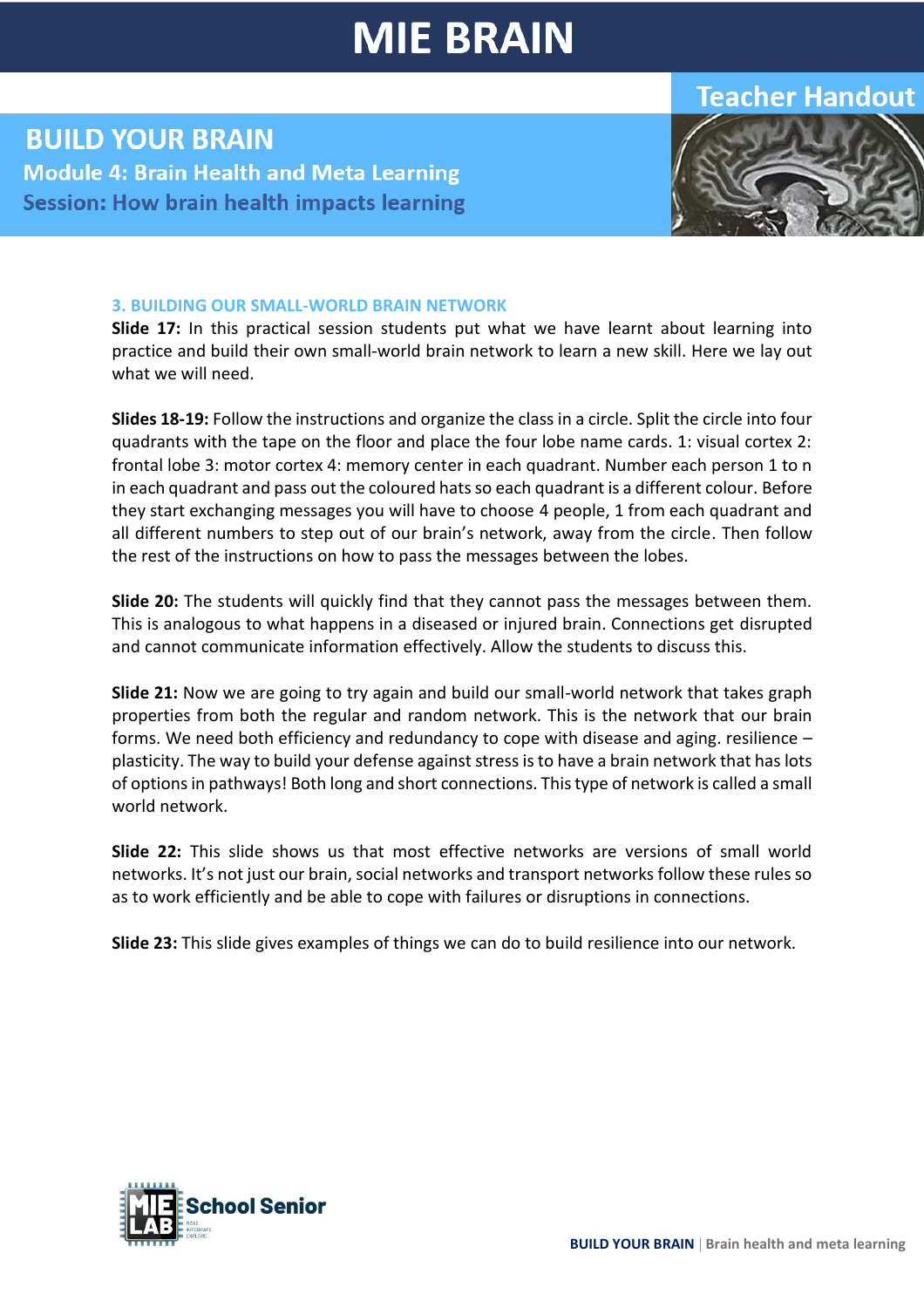## **Teacher Handout**

## **BUILD YOUR BRAIN Module 4: Brain Health and Meta Learning Session: How brain health impacts learning**



#### **4. BUILDING YOUR BRAIN**

**Slides 24-25:** Now we are going to build on the previous design working on *Data collection sheet 2*. Get the students back in their groups from last time and ask them to think about what they have learnt in this session and how they would improve on their design. This is the last time they will build on their brain region before the Build Your Brain Art Day. Make sure they hand their work in at the end of the lesson as they will need to refer to their designs on the art build session.

**Slide 26:** Now give them 10 minutes to build on their previous region design, working on *Data Collection Sheet 2*, to now build in resilience. They can also refer back to their symbols/icons on *Data Collection Sheet 1* from the previous session and a handout of the slide relating to their region as a prompt. We have provided an example to give them some inspiration.

**Slide 27:** Now ask a few groups to present and explain their initial design/idea to the class. This will consolidate what they have learnt. Ask the students to hand in their designs ready for the build Your Brain Art Day next time and then wrap up the session by asking them to name 3 things they have learnt from this session, adding to the table provided at the bottom of *Data collection sheet 2*. encourage them to come up and write it on the board.

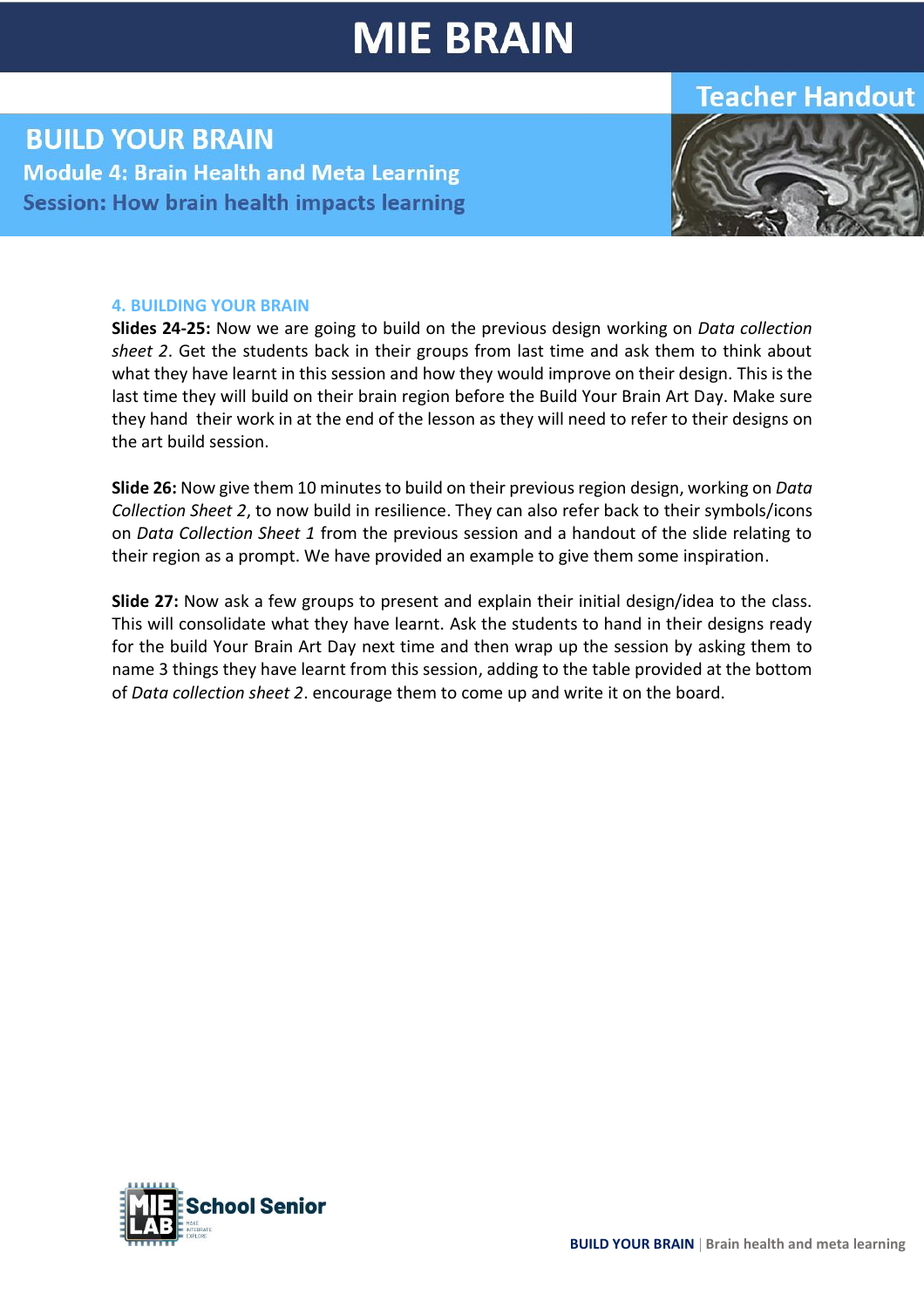| Year 9 - Brain Health and Meta Learning |                                             |                                                                                                                                                                                                                                                                                                                                                                                                                                                                                                                                                                                                                                                                                                                                                                                        |                                                                                                                                                                                                                                                                                                                                                                                                                                                                                                                                                                                                                                                                                                                                                                                                                          |
|-----------------------------------------|---------------------------------------------|----------------------------------------------------------------------------------------------------------------------------------------------------------------------------------------------------------------------------------------------------------------------------------------------------------------------------------------------------------------------------------------------------------------------------------------------------------------------------------------------------------------------------------------------------------------------------------------------------------------------------------------------------------------------------------------------------------------------------------------------------------------------------------------|--------------------------------------------------------------------------------------------------------------------------------------------------------------------------------------------------------------------------------------------------------------------------------------------------------------------------------------------------------------------------------------------------------------------------------------------------------------------------------------------------------------------------------------------------------------------------------------------------------------------------------------------------------------------------------------------------------------------------------------------------------------------------------------------------------------------------|
| <b>Lesson</b><br>number                 | <b>Focus</b>                                | <b>Australian Curriculum and General Capabilities</b>                                                                                                                                                                                                                                                                                                                                                                                                                                                                                                                                                                                                                                                                                                                                  | <b>Australian Curriculum Content Descriptors</b>                                                                                                                                                                                                                                                                                                                                                                                                                                                                                                                                                                                                                                                                                                                                                                         |
| <b>BYB04</b>                            | <b>Brain Health</b><br>and Meta<br>Learning | Critical and Creative Thinking -<br>$\bullet$<br>Identify and clarify information and ideas<br>Critical and Creative Thinking -<br>seek solutions and put ideas into action<br>Critical and Creative Thinking -<br>$\bullet$<br>Apply logic and reasoning<br><b>Critical and Creative Thinking -</b><br>Evaluate procedures and outcomes<br>Critical and Creative Thinking -<br>Reflect on processes<br>Critical and Creative Thinking -<br>Organise and process information<br>Personal and social capability -<br>$\bullet$<br>Make decisions<br>Personal and social capability -<br>$\bullet$<br>Develop reflective practices<br>Personal and social capability -<br>$\bullet$<br>Work independently and show initiative<br>Word knowledge -<br>Understand learning area vocabulary | Health and Physical Education - Personal, social and community health:<br>Evaluate situations and propose appropriate emotional responses and then<br>reflect on possible outcomes of different responses (ACPPS094 - Scootle)<br>Health and Physical Education - Personal, social and community health:<br>Critically analyse and apply health information from a range of sources<br>to health decisions and situations (ACPPS095 - Scootle)<br>Visual Arts - Understanding how visual arts works: Develop and refine<br>techniques and processes to represent ideas and subject matter (ACAVAM127<br>- Scootle)<br>Visual Arts - Understanding how visual arts works: Manipulate materials,<br>techniques, technologies and processes to develop and represent their own<br>artistic intentions (ACAVAM126 - Scootle) |
|                                         | <b>Focus</b>                                | <b>Learning outcomes</b>                                                                                                                                                                                                                                                                                                                                                                                                                                                                                                                                                                                                                                                                                                                                                               | <b>Resources</b>                                                                                                                                                                                                                                                                                                                                                                                                                                                                                                                                                                                                                                                                                                                                                                                                         |
|                                         | <b>Brain Health</b><br>and Meta<br>Learning | Learn how stress and anxiety affects and<br>$\bullet$<br>disrupts our brain's network and our ability to<br>learn.<br>Learn how the structure of our brain's network<br>$-$ graph features $-$ are important for resilience<br>and mental wellbeing as well as effective<br>learning.                                                                                                                                                                                                                                                                                                                                                                                                                                                                                                  | BuildYourBrain_04_Brain_Health_and_Meta_Learning - Teacher handout<br>BuildYourBrain_04_Brain_Health_and_Meta_Learning.ppt<br>Data collection sheet word documents 1, 2 and 5                                                                                                                                                                                                                                                                                                                                                                                                                                                                                                                                                                                                                                            |